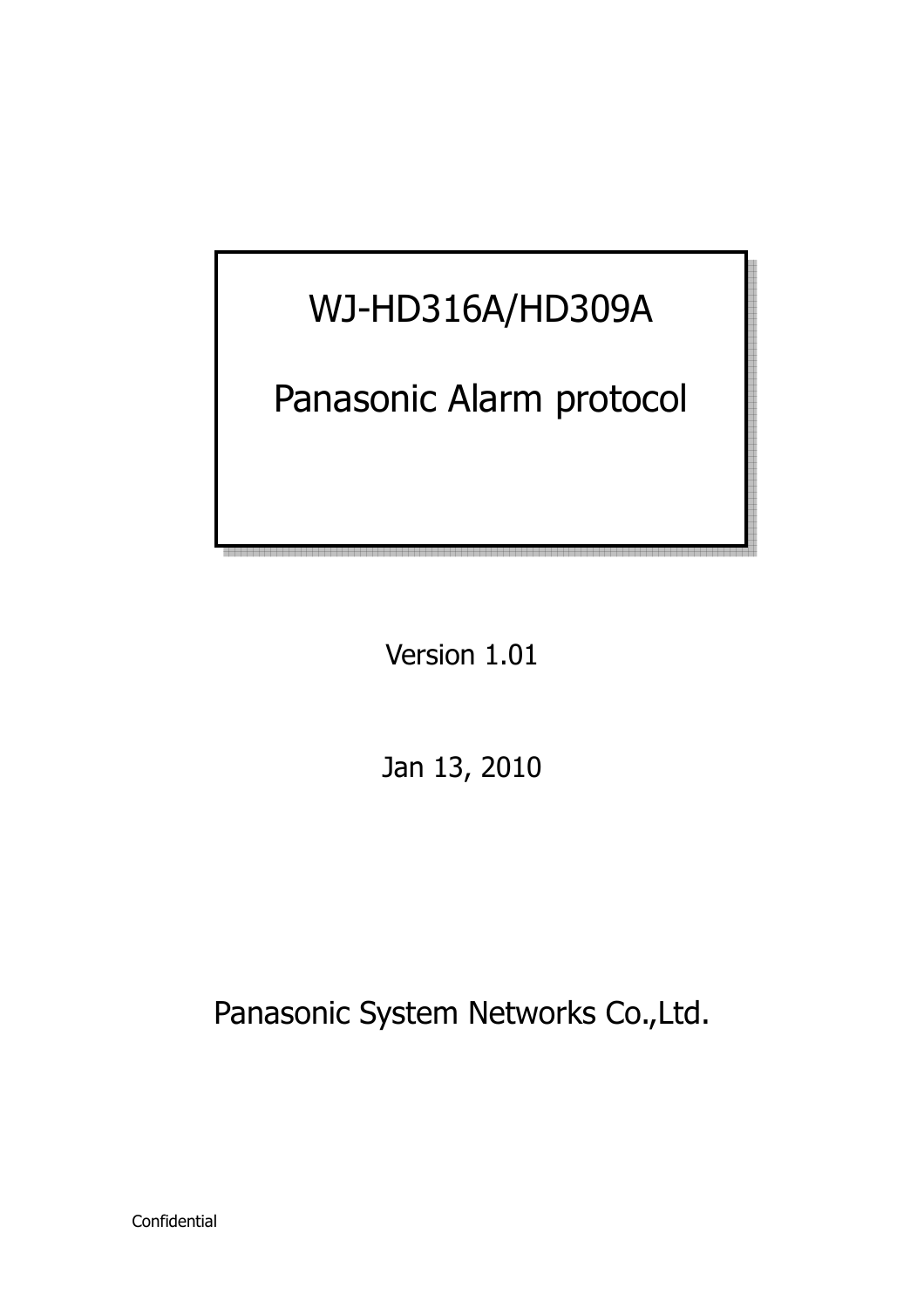## **Contents**

# **Version history**

| Version | Date             | <b>Describe</b>      |
|---------|------------------|----------------------|
| 1.00    | March 23. 2007   | first release        |
| 1.01    | January 13, 2010 | Company name changed |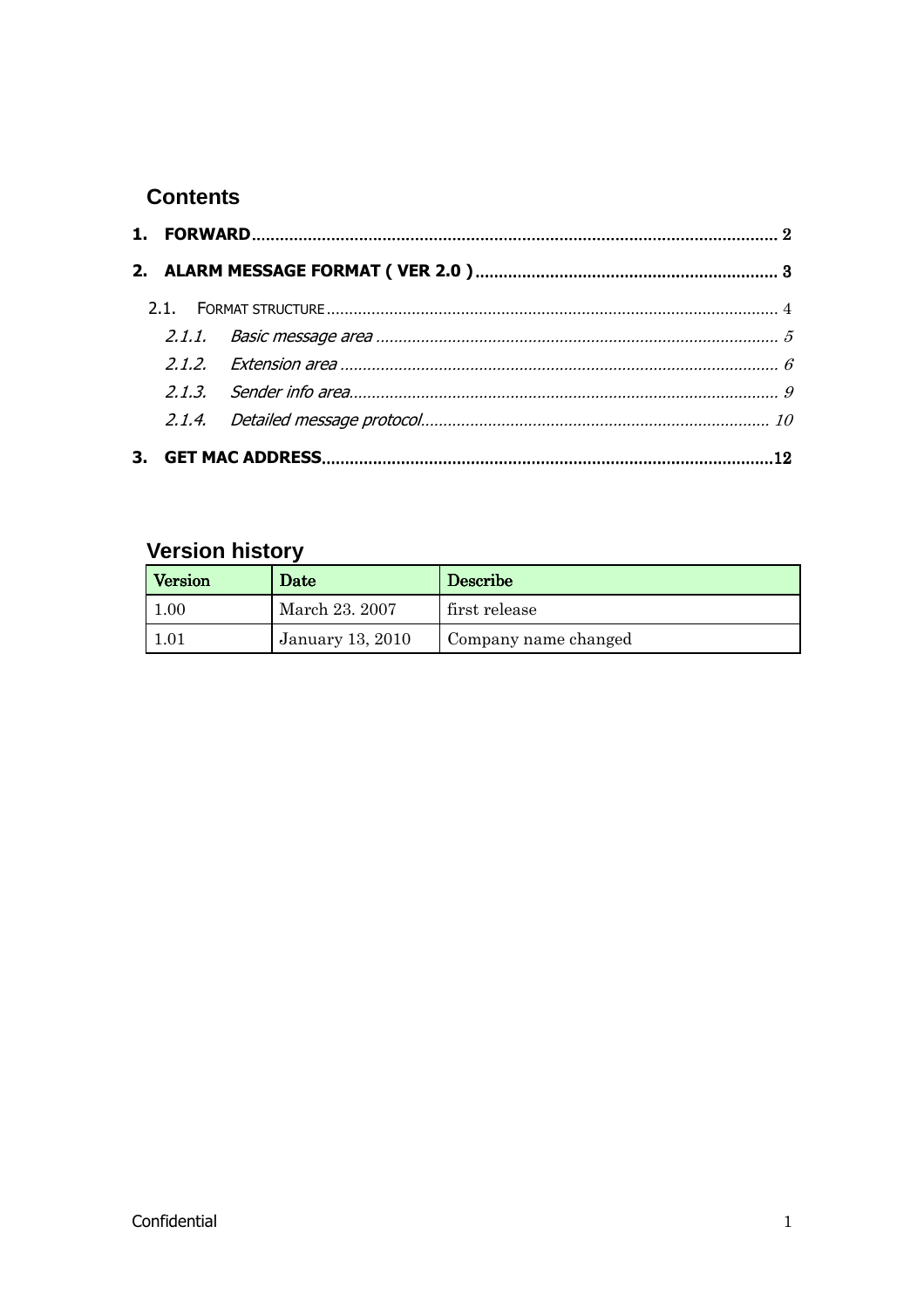### 1. Forward

Alarm notification protocol of digital disk recorder (DVR) are utilized from DVR to specified client PC. Alarm trigger of terminal alarm, serial alarm, such as VMD activated by DVR or cameras are sent to client PC. Alarm notification protocol can also send some error messages to Client PC.



Basic functions:

- 1) Address alarm activation and error massage to specified devices
- 2) Add MAC address and time & data information on message data area whenever message data going through devices
- 3) Support MAC address notification cgi command in order to identify associated MAC address device
- 4) Can specify port number for specific message address. It is under study to specify each individual port for all of address
- 5) Can specify number of retry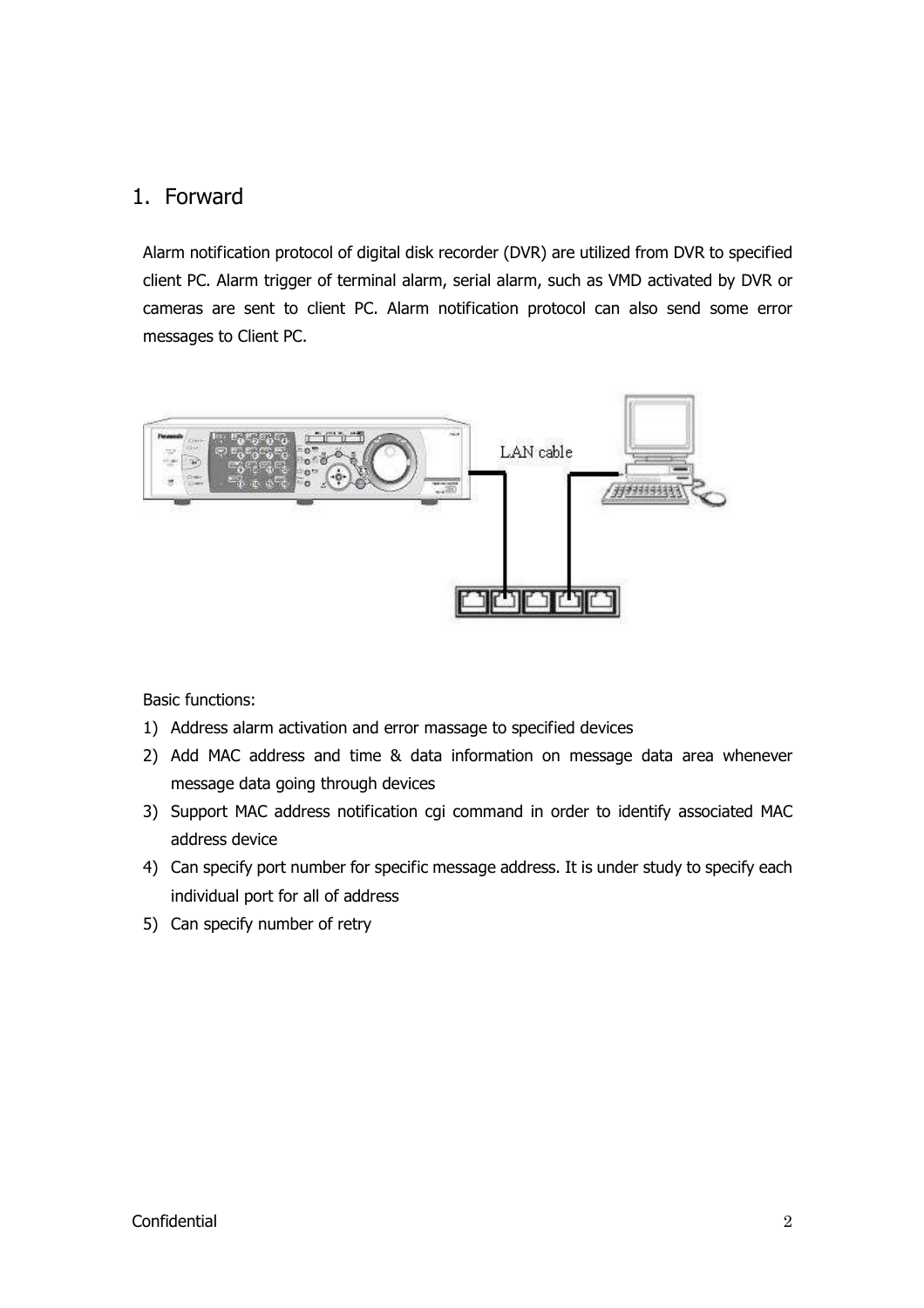# 2. **Alarm message format ( Ver 2.0 )**

(1) From DVR to client PC

| <b>DVR</b> |                       | <b>PC</b> |
|------------|-----------------------|-----------|
|            | Send message (TCP)    |           |
|            | Basic message area    |           |
|            | <b>Extension area</b> |           |
|            | Sender info. area     |           |
|            |                       |           |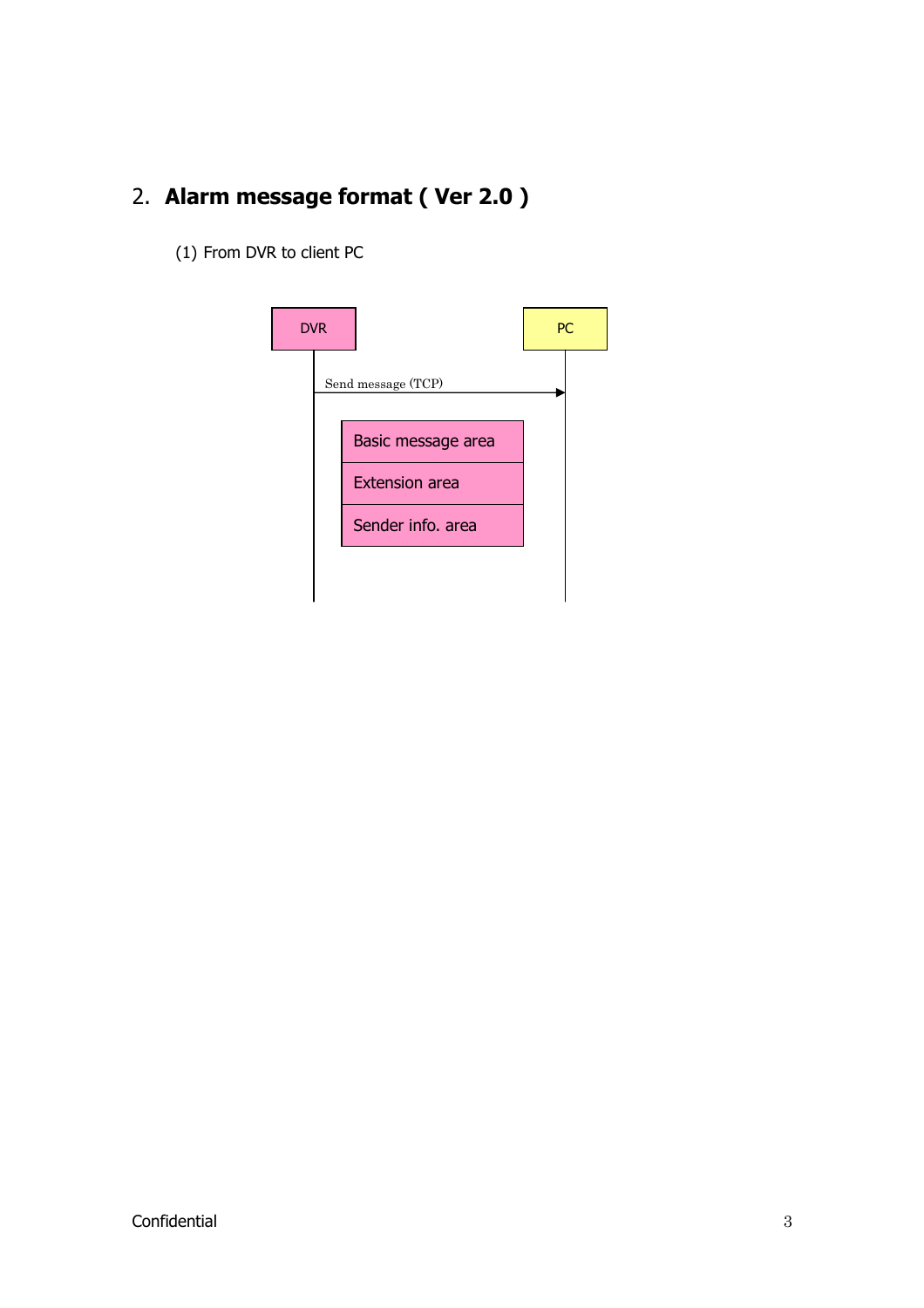#### 2.1. **Format structure**

Data format is defined as described below

| Area             | Size            | <b>Contents</b>                          | Ver1.0     | Ver2.0     |
|------------------|-----------------|------------------------------------------|------------|------------|
|                  | [Byte]          |                                          | $(*1)$     | $(*1)$     |
| Basic message    | 20              | Panasonic<br>Ver1.0<br>alarm<br>protocol | <b>YES</b> | <b>YES</b> |
|                  |                 | format                                   |            |            |
| Extension        | <b>Scalable</b> | Additional message area other than       | N/A        | <b>YES</b> |
|                  |                 | basic message, such as alarm info,       |            |            |
|                  |                 | error info. Camera model $#$ and         |            |            |
|                  |                 | version info included                    |            |            |
| Sender info area | 24              | Sender info, such as MAC address,        | N/A        | <b>YES</b> |
|                  |                 | time & date. Any network devices add     |            |            |
|                  |                 | their own sender info, on sender info,   |            |            |
|                  |                 | area every time they receive data        |            |            |

(\*1) WJ-HD316A/HD309A only supports Ver2.0 format.

Identifier

| Value                 | Area         | Reference                             |
|-----------------------|--------------|---------------------------------------|
| 0x0000                | Back up area | Back up area                          |
| 0x0001                | Extension    |                                       |
| 0x0002                | Sender info. | For IPv4                              |
| 0x0003                | Sender info. | (allocate for future use)<br>For IPv6 |
| $0x0004 \sim 0x$ FFFF | Back up area | Back up area                          |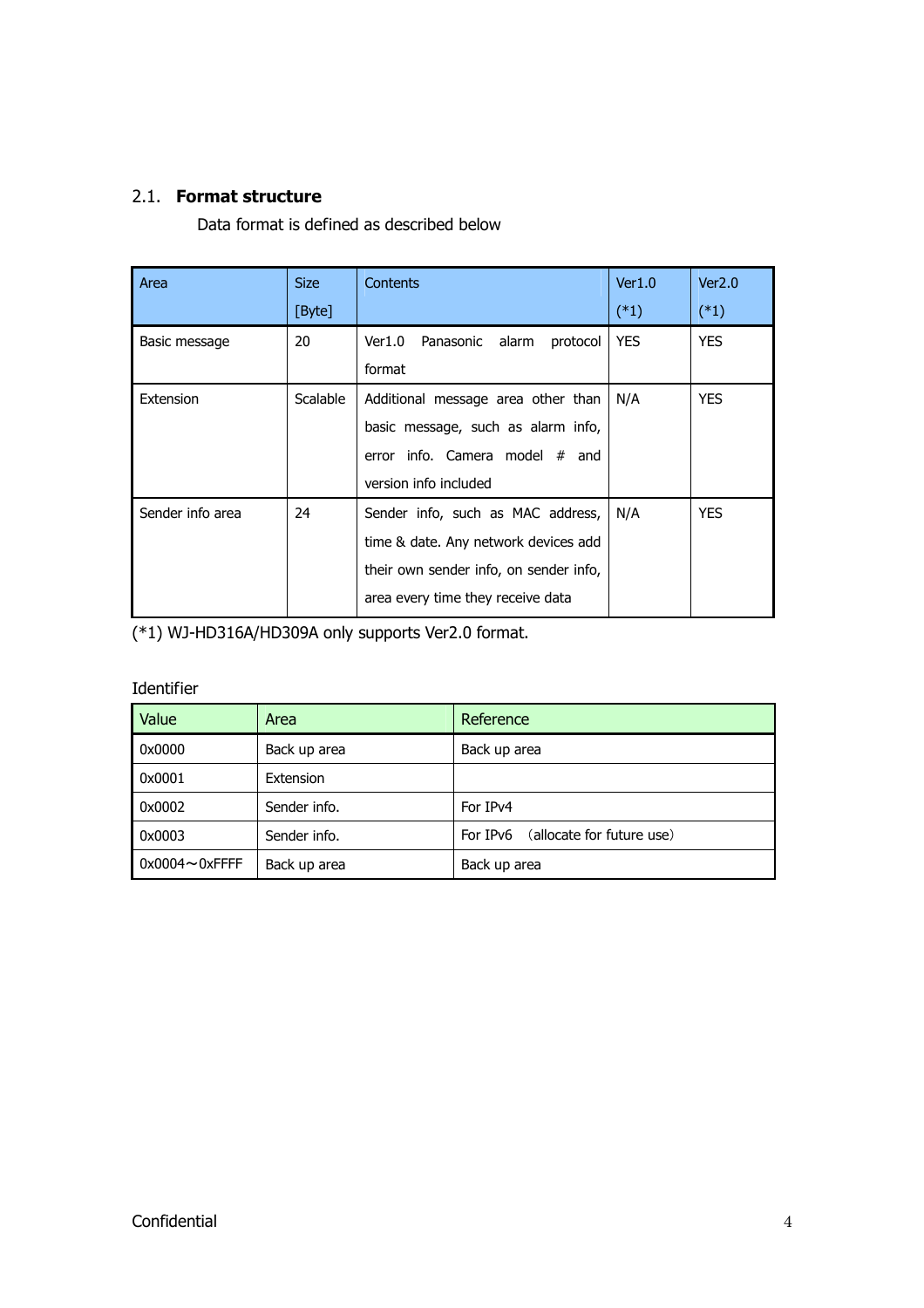#### 2.1.1. **Basic message area**

(Data size : 20 byte)

| Item          |                         | <b>Size</b> | Value         | <b>Detail</b>                              |
|---------------|-------------------------|-------------|---------------|--------------------------------------------|
|               | Sender IP address(IPv4) | 2Word       | IP address    | Sender IP address (IPv4)                   |
| area          |                         |             |               | NULL for IPv6 devices                      |
|               |                         |             |               | Byte order is big endian                   |
| Basic message | Log $#$                 | 1 Word      | $1 - 0x$ FFFF | Devices manage the # of this column        |
|               |                         |             |               | Count on from 1 to 0xFFFF and go back to 1 |
|               |                         |             |               | again                                      |
|               | Year (BCD)              | 1Byte       | $0x00 - 0x99$ | Sender time information                    |
|               | Month (BCD)             | 1Byte       | $0x01 - 0x12$ | (DVR time information)                     |
|               | Day (BCD)               | 1Byte       | $0x01 - 0x31$ |                                            |
|               | Hour (BCD)              | 1Byte       | $0x00 - 0x23$ |                                            |
|               | Minute (BCD)            | 1Byte       | $0x00 - 0x59$ |                                            |
|               | Second (BCD)            | 1Byte       | $0x00 - 0x59$ |                                            |
|               | Alarm classification    | 1Byte       | $0x00 - 0xFF$ | First 3bit: Alarm classification           |
|               | $(*1)$                  |             |               | Last 5bit Alarm terminal #                 |
|               | Camera No.              | 1Byte       | $0x00 - 0xFF$ | DVR: camera # under DVR control            |
|               | $(*1)$                  |             |               | More than 0xFF or no camera #: 0x00        |
|               | Padding                 | 1Byte       | 0x00          | 0x00                                       |
|               | Extension area flag     | 1Byte       | 0x80          | Fixed value                                |
|               | Video saving flag       | 1Byte       | 0x00          | Fixed value                                |
|               | # of picture            | 1Byte       | 0x00          | Fixed value                                |
|               | Frame rate              | 1Byte       | 0x00          | Fixed value                                |
|               | # of pre pictures       | 1Byte       | 0x00          | <b>Fixed value</b>                         |

(\*1) Refer of 2.1.2 Extension area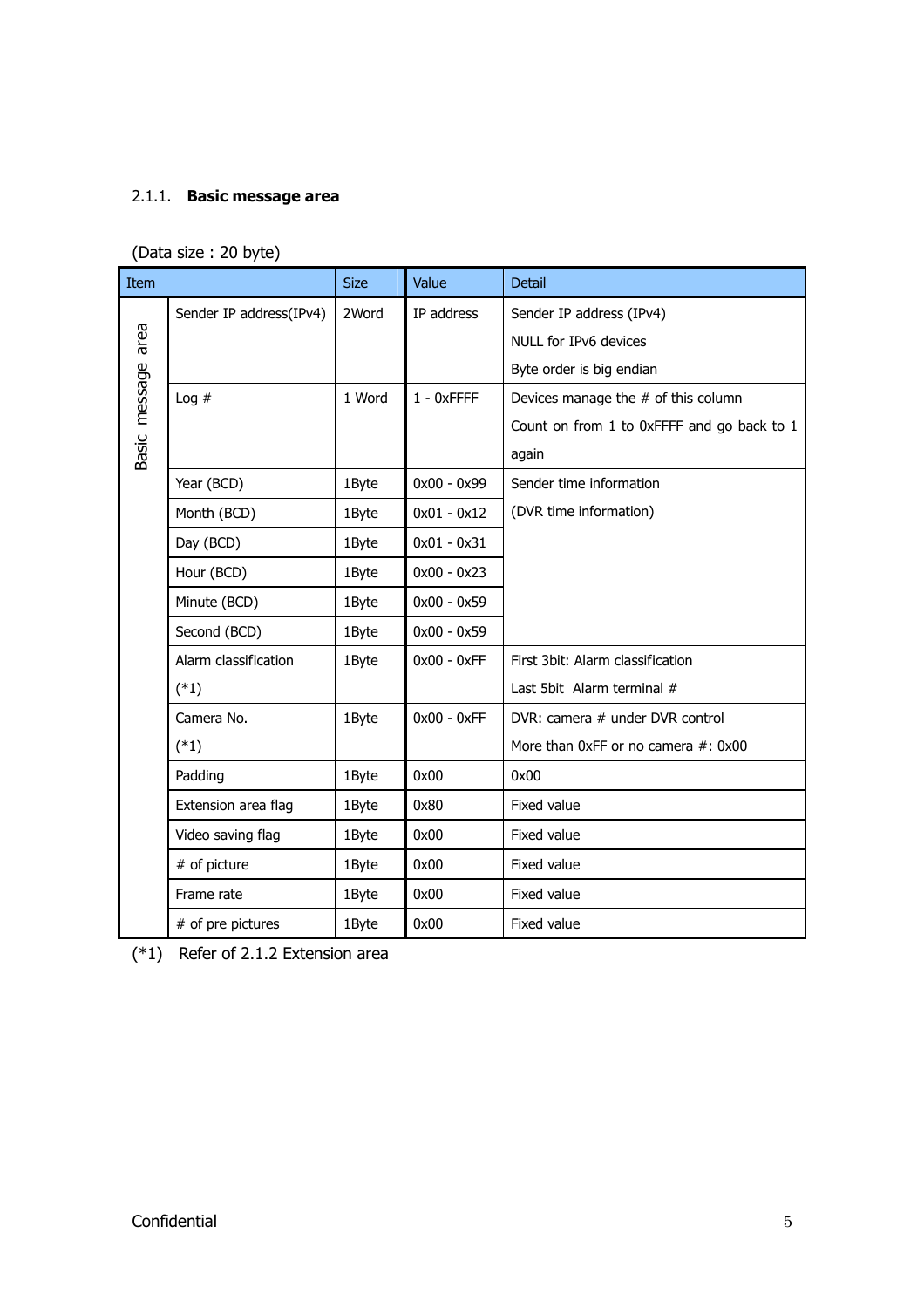#### 2.1.2. **Extension area**

| <b>Item</b> |                   | <b>Size</b>     | Value         | <b>Detailed</b>                             |
|-------------|-------------------|-----------------|---------------|---------------------------------------------|
|             | <b>Identifier</b> | 2 Bytes         | 0x0001        | Fixed value (Extension area)                |
| area        | <b>Size</b>       | 2 Bytes         |               | Size of format including header information |
| Extension   | Category          | 1 Byte          | 0x02          | Define product category                     |
|             | Message ID        | 1 Byte          | $0x00 - 0xFF$ | Message ID                                  |
|             | Padding           | 2 Bytes         | 0x00          |                                             |
|             | Expansion area    | <b>Scalable</b> |               | Message data                                |
|             |                   |                 |               | Scalable size, maximum 504 (Minimum 4)      |
|             |                   |                 |               | byte. 4 Byte / unit                         |
|             |                   |                 |               |                                             |

(Data size : Scalable Up to 512 byte)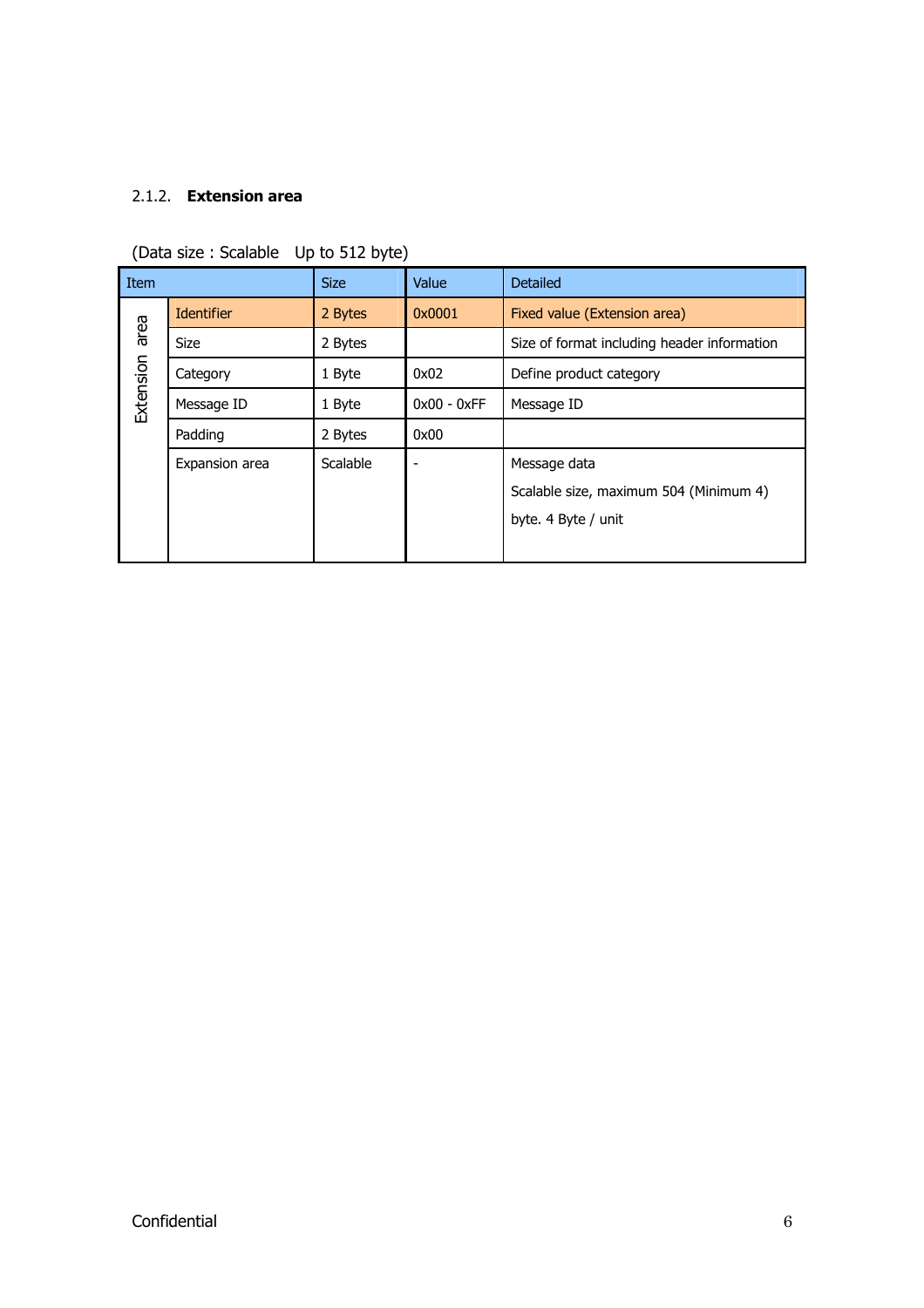#### Extension

| <b>No</b> | Message                               | <b>Extension</b> |         |                                 |                      | Basic message area |               |
|-----------|---------------------------------------|------------------|---------|---------------------------------|----------------------|--------------------|---------------|
|           |                                       | Category         | Message | Message (ASCII)                 | Alarm classification |                    | Camera No.    |
|           |                                       |                  | ID      |                                 | Alarm classification | Alarm terminal #   |               |
|           |                                       |                  |         |                                 | bit7, 6, 5           |                    |               |
| -1        | Terminal alarm (DVR)                  | 0x02             | 0x01    | TERMINAL ALARM ** ch            | 111                  | 00001-10000        | $0x01 - 0x10$ |
| 2         | Command alarm                         | 0x02             | 0x02    | COMMAND ALARM ** ch             | 111                  | 00000              | $0x01 - 0x10$ |
| 3         | Emergency rec                         | 0x02             | 0x04    | Refer to<br>$(*1)$              | 111                  | 00000              | 0x00          |
| 4         | VMD alarm                             | 0x02             | 0x05    | VMD ALARM **ch                  | 111                  | 00000              | $0x01 - 0x10$ |
| 5         | <b>NORMAL</b><br>capacity<br>remains  | 0x02             | 0x0F    | HDD-NORMAL CAPACITY REMAINS **% | 000                  | 00000              | 0x00          |
| 6         | warning                               | 0x02             | 0x10    | HDD-NORMAL IS FULL              | 000                  | 00000              | 0x00          |
| 7         | <b>EVENT</b> capacity remains warning | 0x02             | 0x11    | HDD-EVENT CAPACITY REMAINS **%  | 000                  | 00000              | 0x00          |
|           |                                       | 0x02             | 0x12    | HDD-EVENT IS FULL               | 000                  | 00000              | 0x00          |
| 8         | COPY area capacity remains            | 0x02             | 0x13    | HDD-COPY CAPACITY REMAINS **%   | 000                  | 00000              | 0x00          |
|           | warning                               | 0x02             | 0x14    | HDD-COPY IS FULL                | 000                  | 00000              | 0x00          |
| 9         | HDD smart warning                     | 0x02             | 0x20    | DISK WARNING **                 | 000                  | 00000              | 0x00          |
| 10        | HDD hour meter warning                | 0x02             | 0x21    | HDD HOUR METER WARNING          | 000                  | 00000              | 0x00          |
| 11        | HDD auto remove                       | 0x02             | 0x22    | LOGICALLY REMOVED HDD **        | 000                  | 00000              | 0x00          |
| 12        | RAID5 1 down                          | 0x02             | 0x23    | 1DOWN HDD *                     | 000                  | 00000              | 0x00          |
| 13        | HDD RAID5 recovery failure            | 0x02             | 0x25    | RAID5 RECOVERY FAILURE *        | 000                  | 00000              | 0x00          |
| 14        | MIRROR recovery failure               | 0x02             | 0x28    | MIRROR RECOVERY FAILURE *       | 000                  | 00000              | 0x00          |
| 15        | Power loss                            | 0x02             | 0x30    | <b>POWER LOSS</b>               | 000                  | 00000              | 0x00          |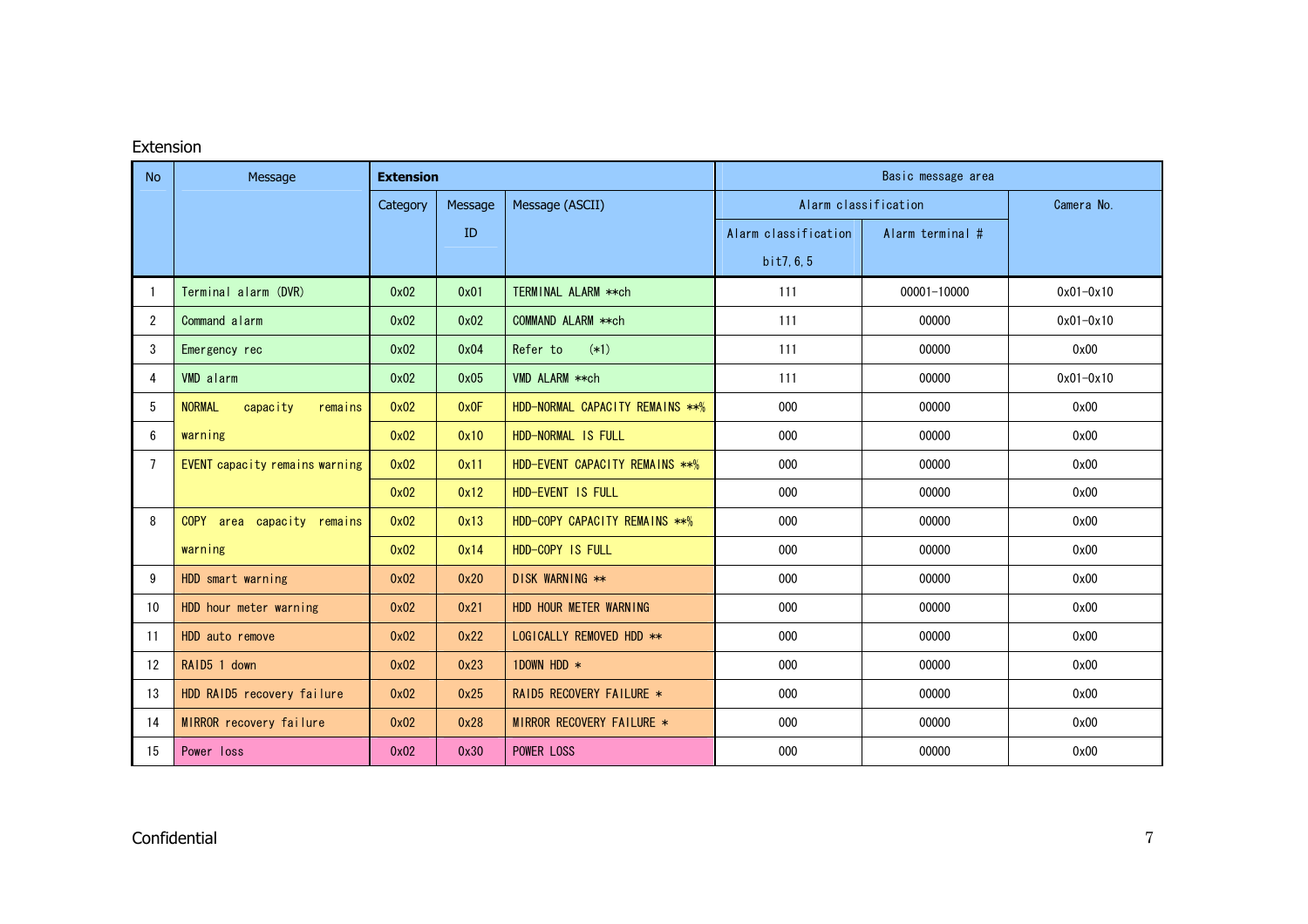| 16 | FAN error         | 0x02 | 0x32 | <b>FAN ERROR</b>         | 000 | 00000 | 0x00          |
|----|-------------------|------|------|--------------------------|-----|-------|---------------|
|    | Thermal error     | 0x02 | 0x33 | THERMAL ERROR            | 000 | 00000 | 0x00          |
| 18 | Video loss        | 0x02 | 0x34 | VIDEO-LOSS **            | 000 | 00000 | $0x01 - 0x10$ |
| 19 | Video recovery    | 0x02 | 0x35 | CAM ** VIDEO RECOVERED   | 000 | 00000 | $0x01 - 0x10$ |
| 20 | Alarm suspend ON  | 0x02 | 0xF0 | <b>ALARM SUSPEND ON</b>  | 000 | 00000 | 0x00          |
| 21 | Alarm suspend OFF | 0x02 | 0xF1 | <b>ALARM SUSPEND OFF</b> | 000 | 00000 | 0x00          |

### \*1 Camera CH at emergency REC trigger ON

Camera # notification specified in recorder at emergency REC on

|                                | Data |              |                                         |     |     |     |              | Reference |               |
|--------------------------------|------|--------------|-----------------------------------------|-----|-----|-----|--------------|-----------|---------------|
| Specified camera as below   32 |      |              |                                         |     |     |     |              |           |               |
| Camera 1, Camera 10,           |      |              |                                         |     |     |     |              |           |               |
| Camera 20, Camera 30           |      |              | 0010 0000 0000 1000 0000 0010 0000 0001 |     |     |     |              |           | <b>Binary</b> |
|                                |      | $\mathbf{0}$ | $\mathbf{0}$                            | 8   | - 0 | 2   | $\mathbf{0}$ |           | Hex           |
| <b>ASCII</b>                   | 32H  | 30H          | 30H                                     | 38H | 30H | 32H |              | 30H 31H   | ASCII         |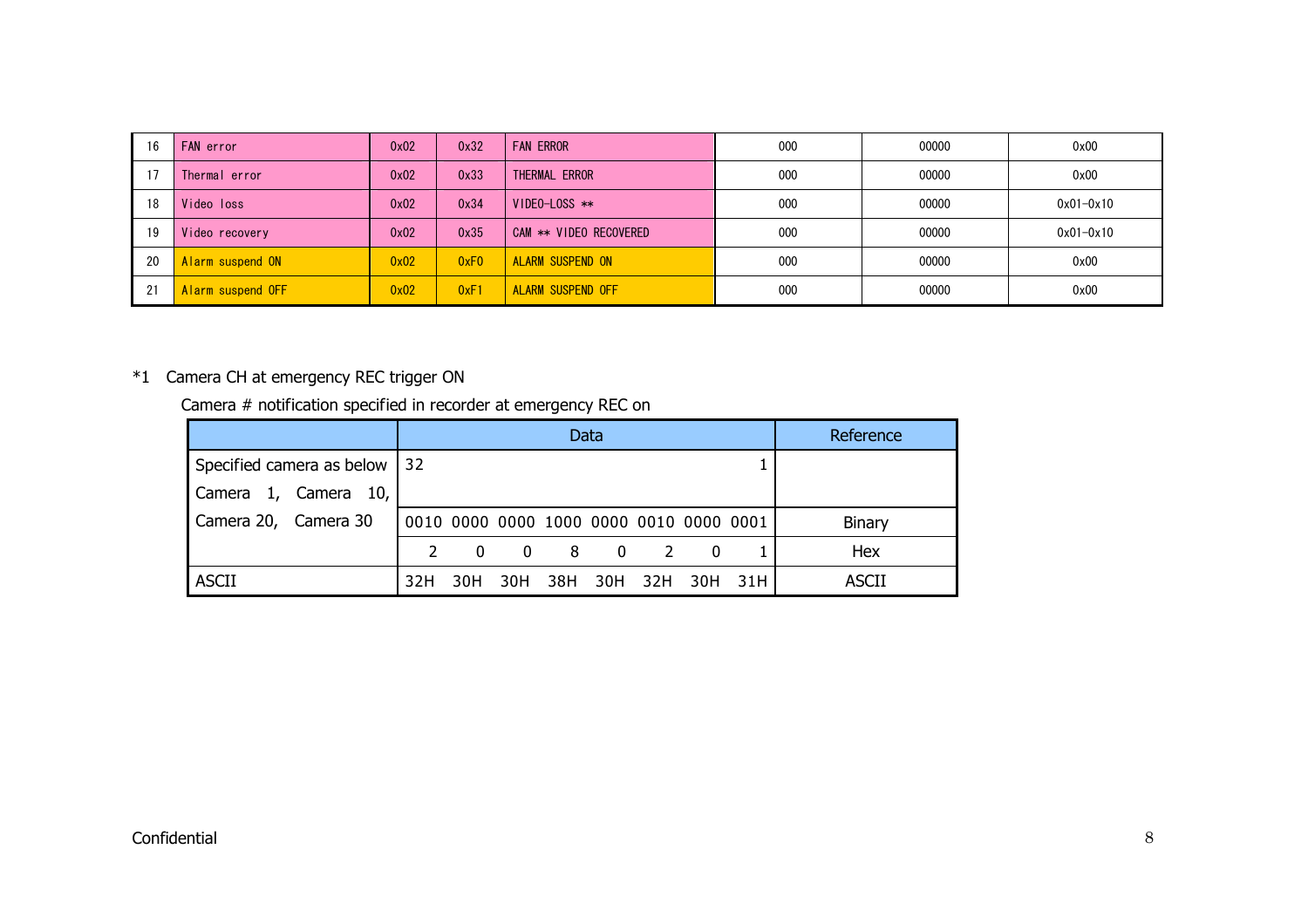#### 2.1.3. **Sender info area**

(Data size : 24Byte)

| Item         |                        | <b>Size</b> | value         | <b>Detailed</b>                              |  |  |
|--------------|------------------------|-------------|---------------|----------------------------------------------|--|--|
|              | <b>Identifier</b>      | 2 Bytes     | 0x0002        | Fixed (Sender info area)                     |  |  |
| area         | <b>Size</b>            | 2 Bytes     | 0x18          | Data size including header info              |  |  |
|              |                        |             |               | Fixed value                                  |  |  |
| Sender info. | MAC address            | 6 Byte      | <b>MAC</b>    | MAC address of sender                        |  |  |
|              |                        |             |               | Byte order is big endien                     |  |  |
|              | Camera #               | 2 Byte      | 0x0000 -      | DVR: camera # under DVR control              |  |  |
|              |                        |             | 0xFFFF        | (maximum 65534)                              |  |  |
|              |                        |             |               | No camera #: 0x0000                          |  |  |
|              | Year (BCD)             | 1 Byte      | $0x00 - 0x99$ | Time info of sender                          |  |  |
|              | Month (BCD)            | 1 Byte      | $0x01 - 0x12$ |                                              |  |  |
|              | Day (BCD)              | 1 Byte      | $0x01 - 0x31$ |                                              |  |  |
|              | Hour (BCD)             | 1 Byte      | $0x00 - 0x23$ |                                              |  |  |
|              | Minute (BCD)           | 1 Byte      | $0x00 - 0x59$ |                                              |  |  |
|              | Second (BCD)           | 1 Byte      | $0x00 - 0x59$ |                                              |  |  |
|              | Time zone info $\pm$   | 1 Byte      | 0x00, 0x01    | Time zone info $\pm$ :<br>0x00 - minus value |  |  |
|              | Time zone hour (BCD)   | 1 Byte      | $0x00 - 0x23$ | $0x01$ - plus value                          |  |  |
|              | Time zone minute (BCD) | 1 Byte      | $0x00 - 0x59$ | Time zone info hour and minute:              |  |  |
|              | Day light saving info  | 1 Byte      | 0x00, 0x01    | (e.g.: 09:00 in JPN)                         |  |  |
|              |                        |             |               | Daylight saving:<br>0x00 - Winter time       |  |  |
|              |                        |             |               | 0x01 - Summer time                           |  |  |
|              |                        |             |               | Other than above: 0x00                       |  |  |
|              | Padding                | 2 Byte      | 0x00          |                                              |  |  |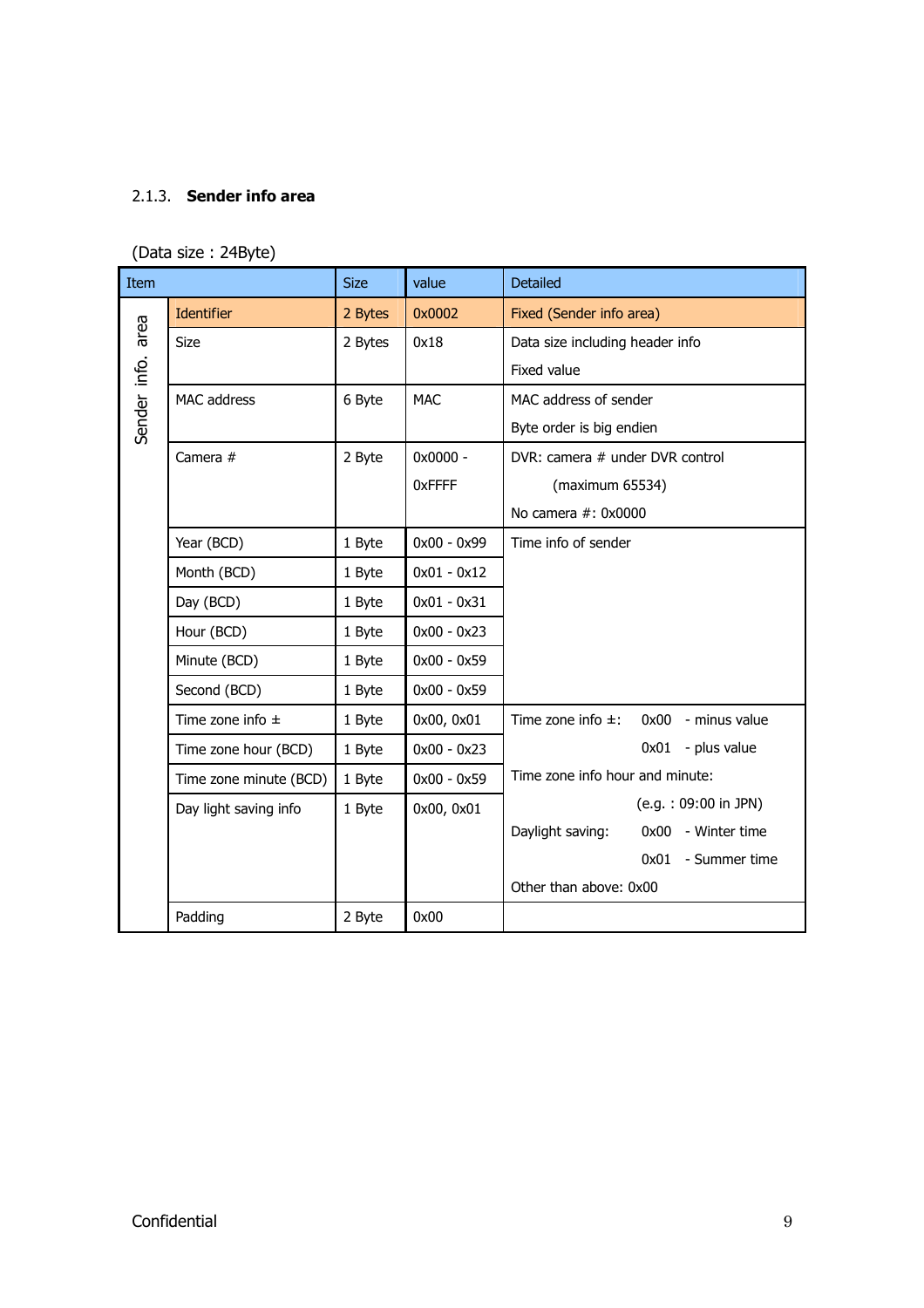#### 2.1.4. **Detailed message protocol**

Retry interval is 2 seconds # of retry are implemented by application layer.



# of retry can be applicable

Message sequence at error communication happening (case1)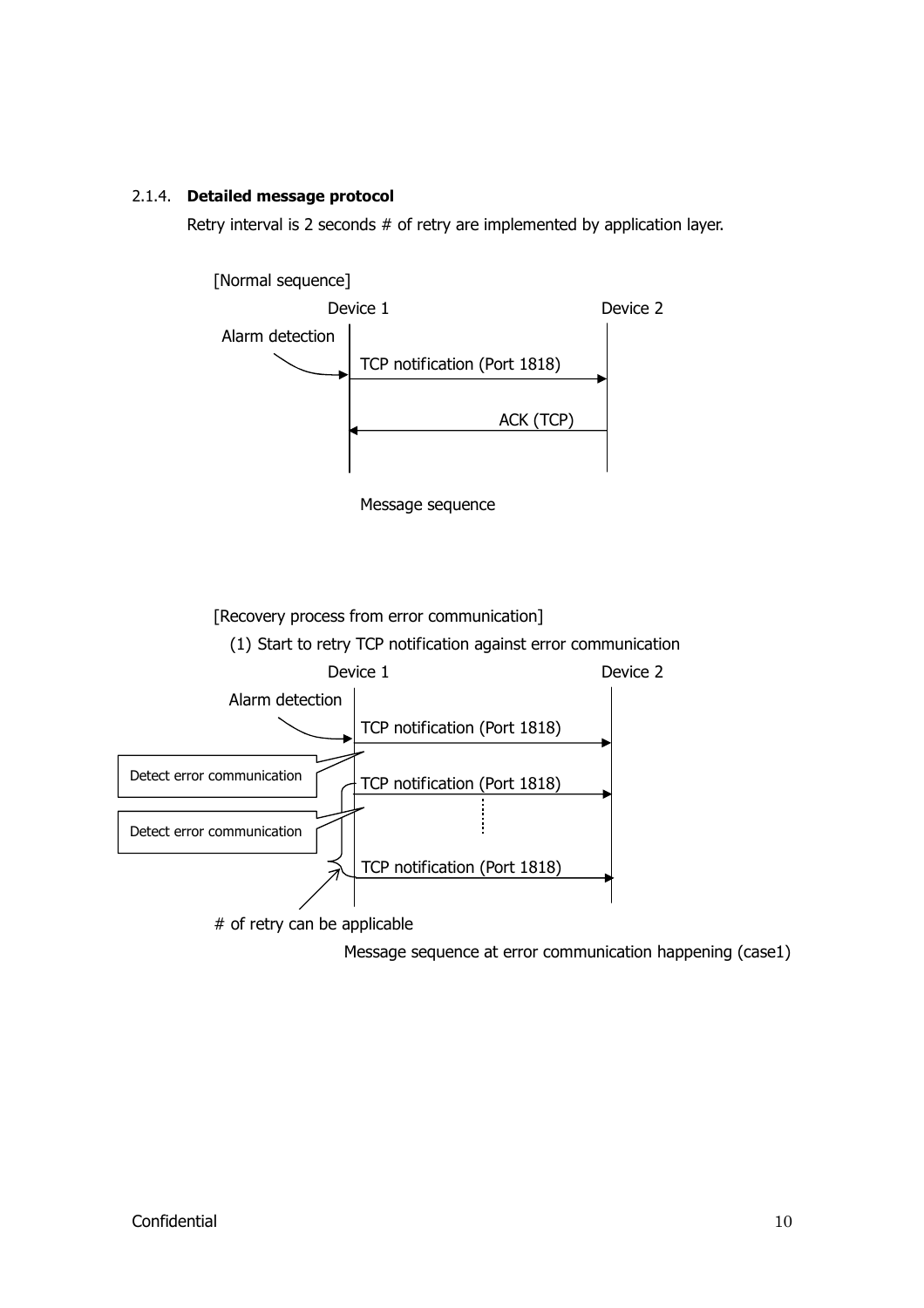(2) Start TCP notification retry when ACK error from device 2 is coming NOTE: If send data is successfully transferred to TCP protocol stuck, device recognize communication is successfully completed and does not start retry



# of retry is applicable

Message sequence at error communication happening (case 2)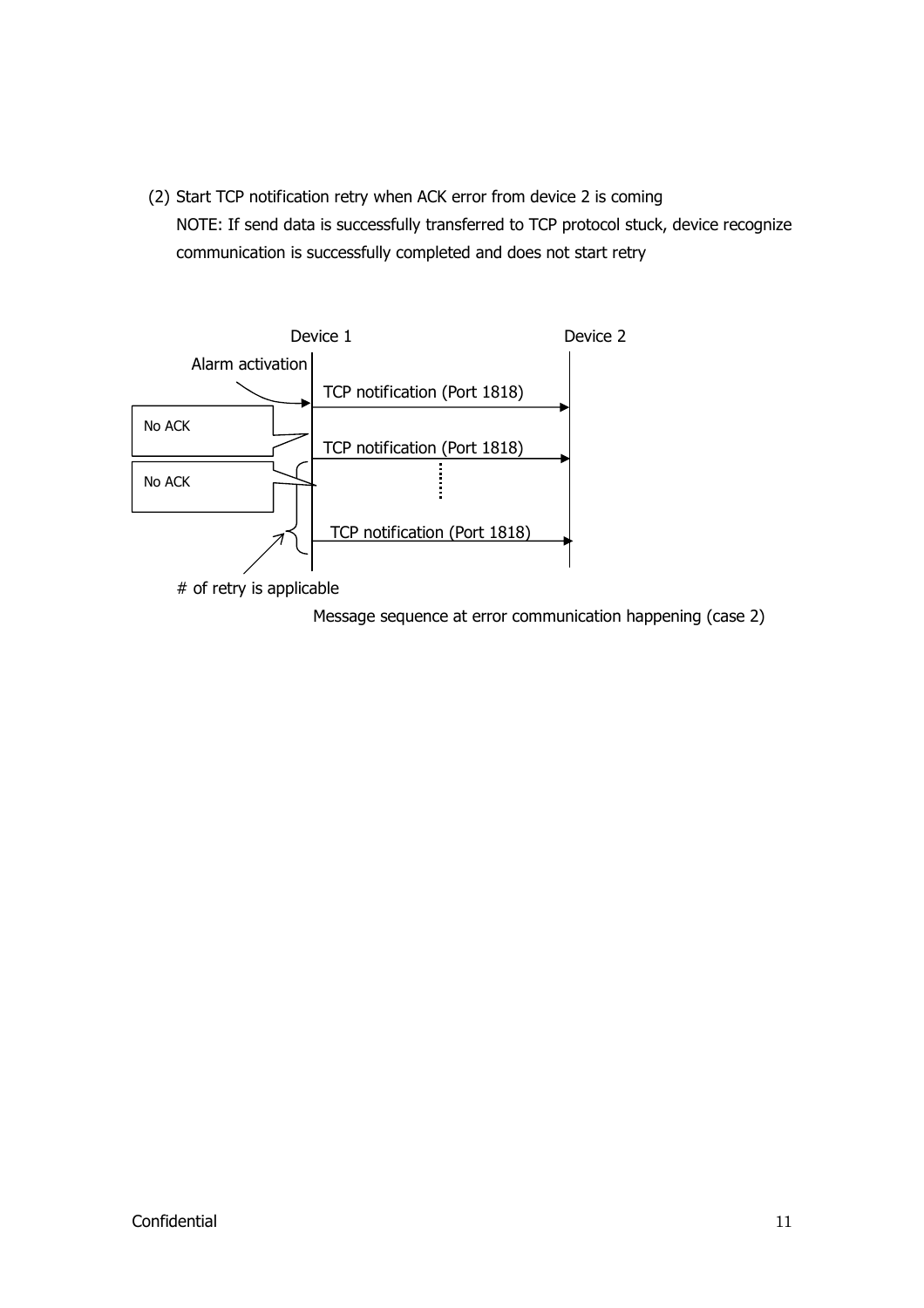# 3. **Get MAC address**

MAC address is utilized to identify who send message to receiver devices including PC (MAC address is written in sender info area)

It is necessary to have a mapping table of MAC address and associated IP address (or FQDN) in order to identify sender device

Described below is CGI command set to request device information of message sender from receiver device

| Request device info | <b>Detailed</b>                               |
|---------------------|-----------------------------------------------|
| cgi-bin/getinfo     | Reply "productinfo.html" for this command     |
|                     |                                               |
|                     | <html></html>                                 |
|                     | MAC=00-80-45-0D-12-34 : MAC address           |
|                     | VERSION=V1.00<br>: Software version           |
|                     | NAME=WJ-HD316A<br>: model $#$                 |
|                     | $<$ /HTML $>$                                 |
|                     |                                               |
|                     | Can put additional info along with above info |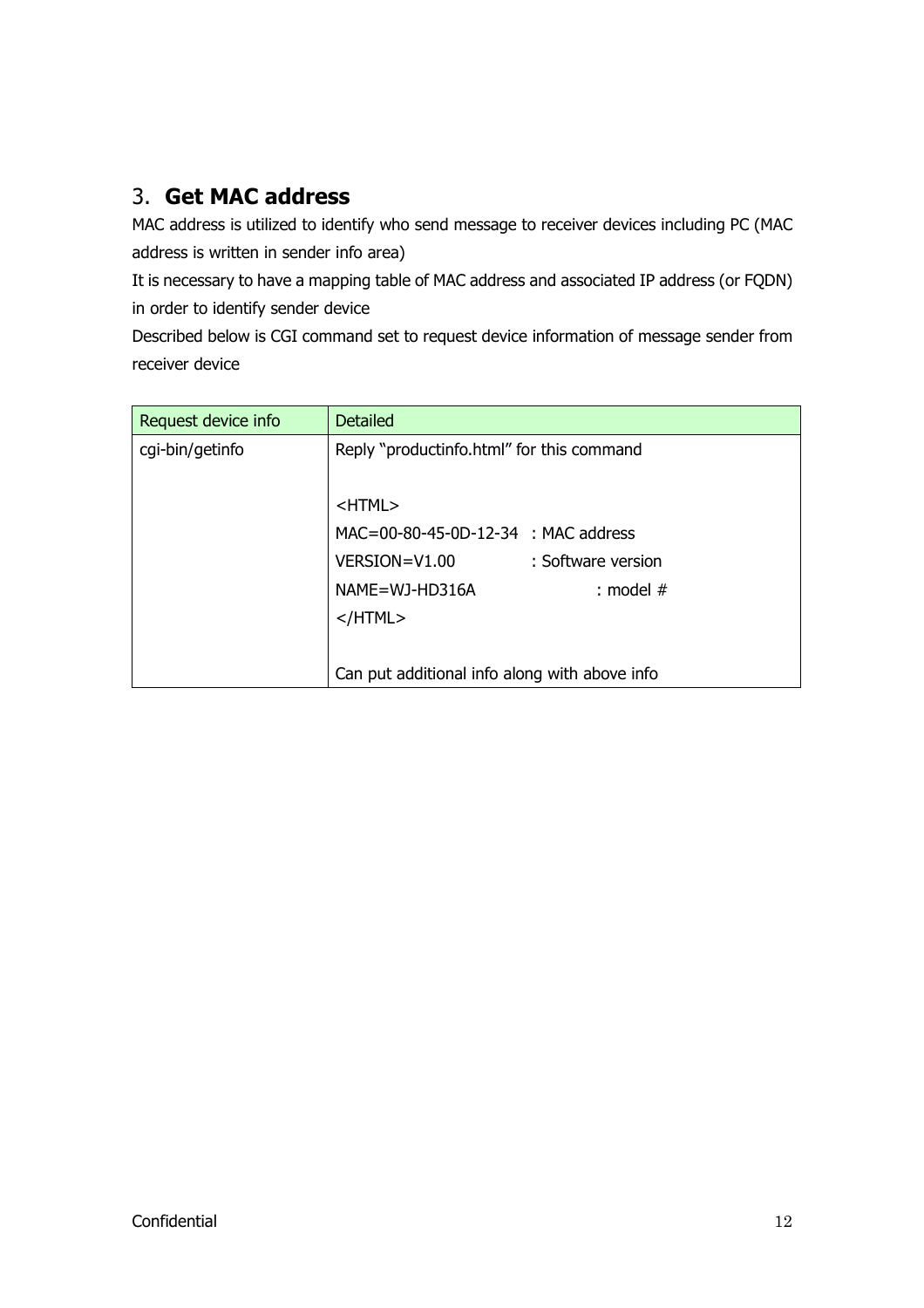Application example

(1) DVR and PC are connected under same subnet